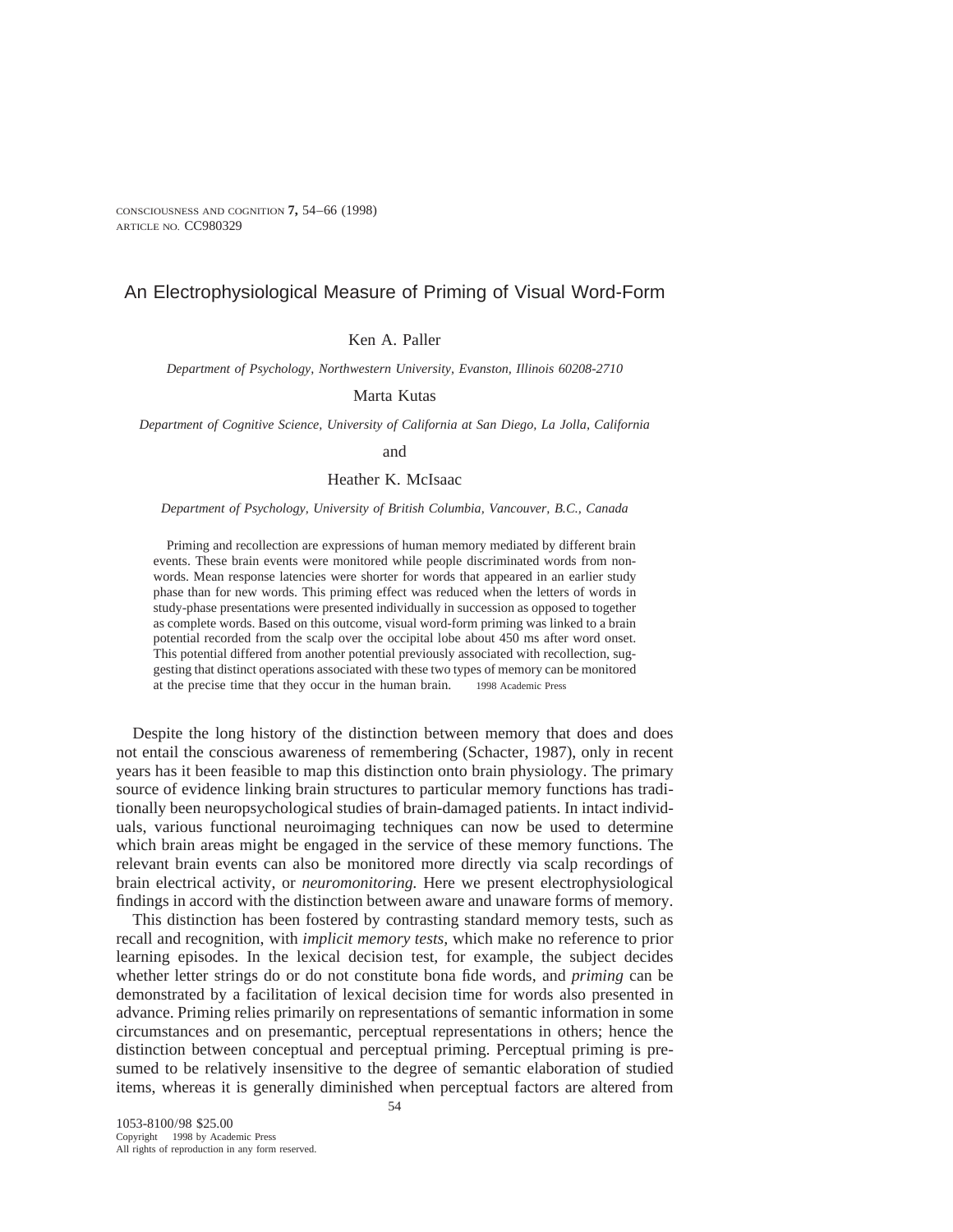study to test (for reviews, see Richardson-Klavehn & Bjork, 1988; Schacter, Chiu, & Ochsner, 1993).

Several types of priming have been dissociated from recognition memory in studies of amnesic patients, who can show normal-magnitude priming effects for material that they fail to recollect (e.g., Graf, Squire, & Mandler, 1984; Paller, Mayes, McDermott, Pickering, & Meudell, 1991). Such neuropsychological dissociations suggest that different brain events underlie priming and recollection (e.g., Mayes & Downes, 1997; Schacter & Tulving, 1994; Shimamura, 1986; Torres & Raz, 1994). Tulving and Schacter (1990) have termed the system responsible for perceptual priming the *perceptual representation system.* For priming effects involving visually presented words, one of the most relevant portions of the perceptual representation system is the *visual word-form system.* Priming is usually thought to be independent of recollection, as only the latter depends on the retrieval of contextual information.

Some attempts to monitor human memory processes as they occur have used the electrical activity of the brain in the form of event-related potentials (ERPs) recorded noninvasively from the scalp (see reviews by Johnson, 1995; Kutas, 1988; Paller, 1993; Rugg, 1995). Prior studies, however, have not demonstrated that perceptual priming produces an ERP. To demonstrate that such a brain potential exists, the critical step is to isolate an ERP correlate of priming from other ERPs that occur concurrently. Comparisons between studied and unstudied items in standard recognition paradigms or in implicit memory tests are insufficient because the two types of memory are confounded.

The present experiment overcomes this problem through the use of a study-phase manipulation that differentially influences priming and recollection. We hypothesized that if an ERP correlate of priming exists distinct from ERP correlates of recognition and related processes, it would systematically vary with a manipulation that (a) enhances the magnitude of priming and (b) does not influence recognition accuracy for the same material. During the study phase, the letters of each word were presented either disjoined in time in a ''letter-by-letter'' format or connected in a ''wholeword'' format. Based on related experimental results (Graf & Ryan, 1990; Jacoby, 1991; Jacoby & Hayman, 1987; Marsolek, Kosslyn, & Squire, 1992; McAndrews & Moscovitch, 1990; Roediger, Weldon, & Challis, 1989), we predicted that we would be able to isolate an ERP correlate of perceptual priming corresponding to the influence of this manipulation on priming but not recognition (even though the tests themselves may not be process-pure). Of course, this ERP effect is not necessarily the only possible ERP correlate of perceptual priming. Given that priming may reflect the sum of a multitude of experience-induced changes, the present results concern only the subset specific to the processing of a whole written word as a distinct perceptual unit—that is, the processing of visual word-form.

#### METHOD

Subjects were 15 right-handed, native English-speaking men and women, aged 19–25 years, who gave informed consent. Recordings were made from 13 scalp electrodes embedded in an elastic cap, each referred to an off-line average from left and right mastoids. In addition, two channels were used for monitoring horizontal and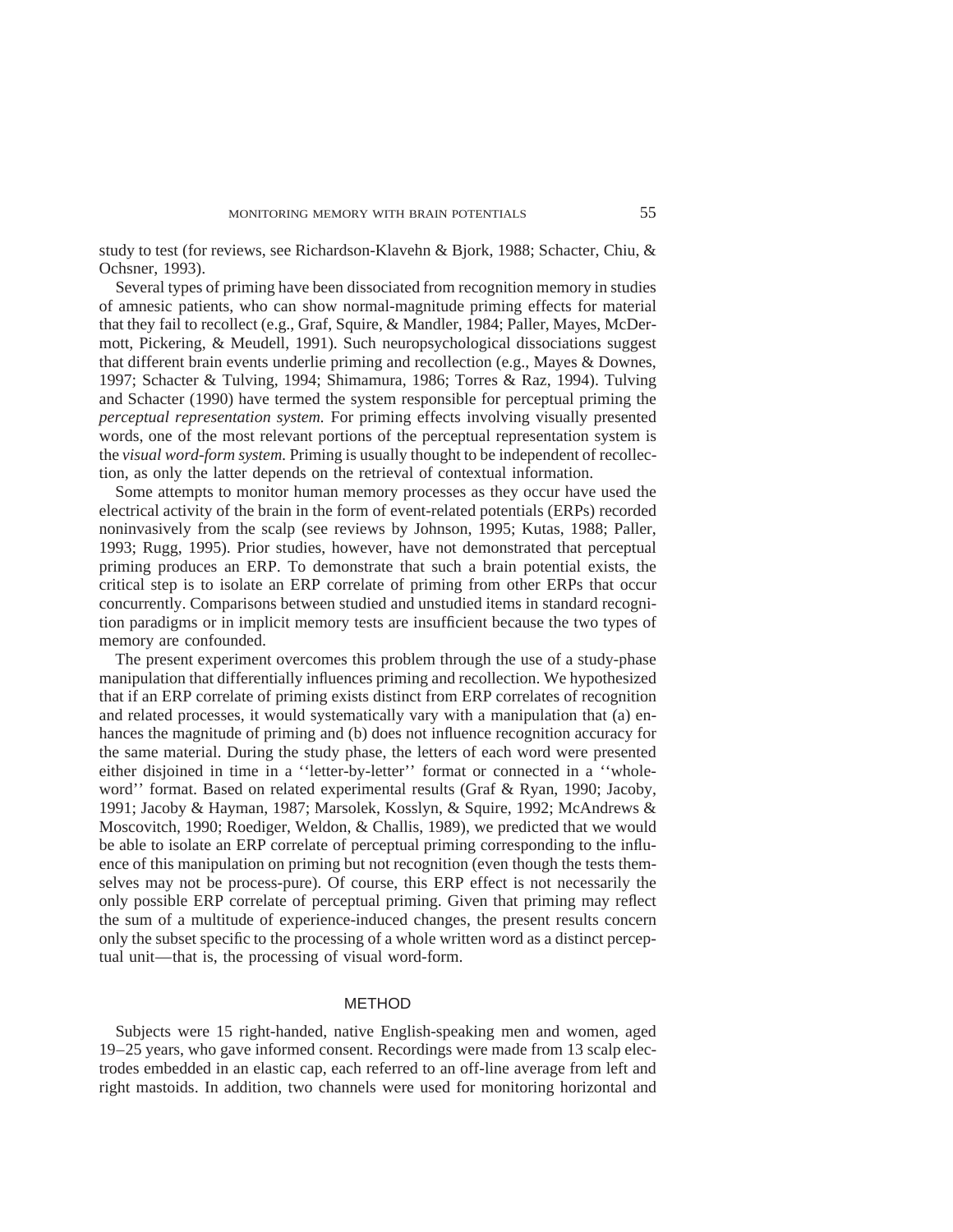vertical eye movements, and trials contaminated by electroocular artifacts were excluded from ERP analyses (an average of 26% of the test-phase trials). The band pass was 0.01–100 Hz.

Words and nonwords were presented within a rectangular frame in the center of a monitor, using uppercase letters that each subtended a vertical visual angle of 0.6°. The primary set of 450 words varied in length from five to eight letters and had an average frequency of written occurrence of 27 according to Kucera and Francis (1967) norms.

In the study phase, word presentation alternated trial-by-trial between two formats. In the whole-word format, each word was presented for 133 ms followed by a 3350 ms blank interval. In the letter-by-letter format, each word was presented by showing the first two letters followed by each subsequent letter presented individually. To avoid pattern-masking effects, letters were shown in their normal spatial location with an underscore in place of each missing letter. For example, the word ''apple'' would be presented in four frames (117 ms each) separated by blank intervals (100 ms each) as follows:  $AP_{---}$ ,  $P_{---}$ ,  $P_{---}$ ,  $L_{---}$ ,  $E$ . The final frame was followed by a 3350-ms blank interval.

Instructions during the study phase were to form a visual image of each word's referent and to indicate with a left or right button-press whether the actual object would be smaller or larger than the video monitor on which the words were displayed. Accordingly, the cue "small large" appeared continuously above the frame as a reminder of the response requirements. Subjects were also instructed to press a third button whenever they were unable to read a word, and responses to those words were excluded from all analyses.

In the test phase, letter strings were flashed for 300 ms each at a rate of one every 1500 ms, always in the whole-word format. Subjects were asked to indicate as quickly as possible whether each letter string was or was not an English word. Accordingly, the cue ''nonword word'' above the rectangular frame reminded subjects which hand to use for which response. Test items included an equal proportion of (a) nonword letter strings that were orthographically and phonologically word-like (e.g., glone, drice); (b) words from the letter-by-letter condition; (c) words from the wholeword condition; and (d) words that had not appeared in the study phase. In this way, 30 words were presented in each study phase (half in each format) and 45 words were presented in each test phase (two-thirds of which were from the prior study phase).

There were 10 study–test blocks with different words and nonwords in each block. Words assigned to letter-by-letter, whole-word, and unstudied conditions were counterbalanced across subjects. Recognition was tested at the end of the 10th block by asking subjects to circle study words appearing on a list of 239 words not previously used in the experiment intermixed with the 300 study words. All study words had previously appeared once in the study phase and once in the test phase.

## RESULTS

Mean reaction times in the lexical decision test were 626 ms for unstudied words, 585 ms for words studied in the letter-by-letter format, and 565 ms for words studied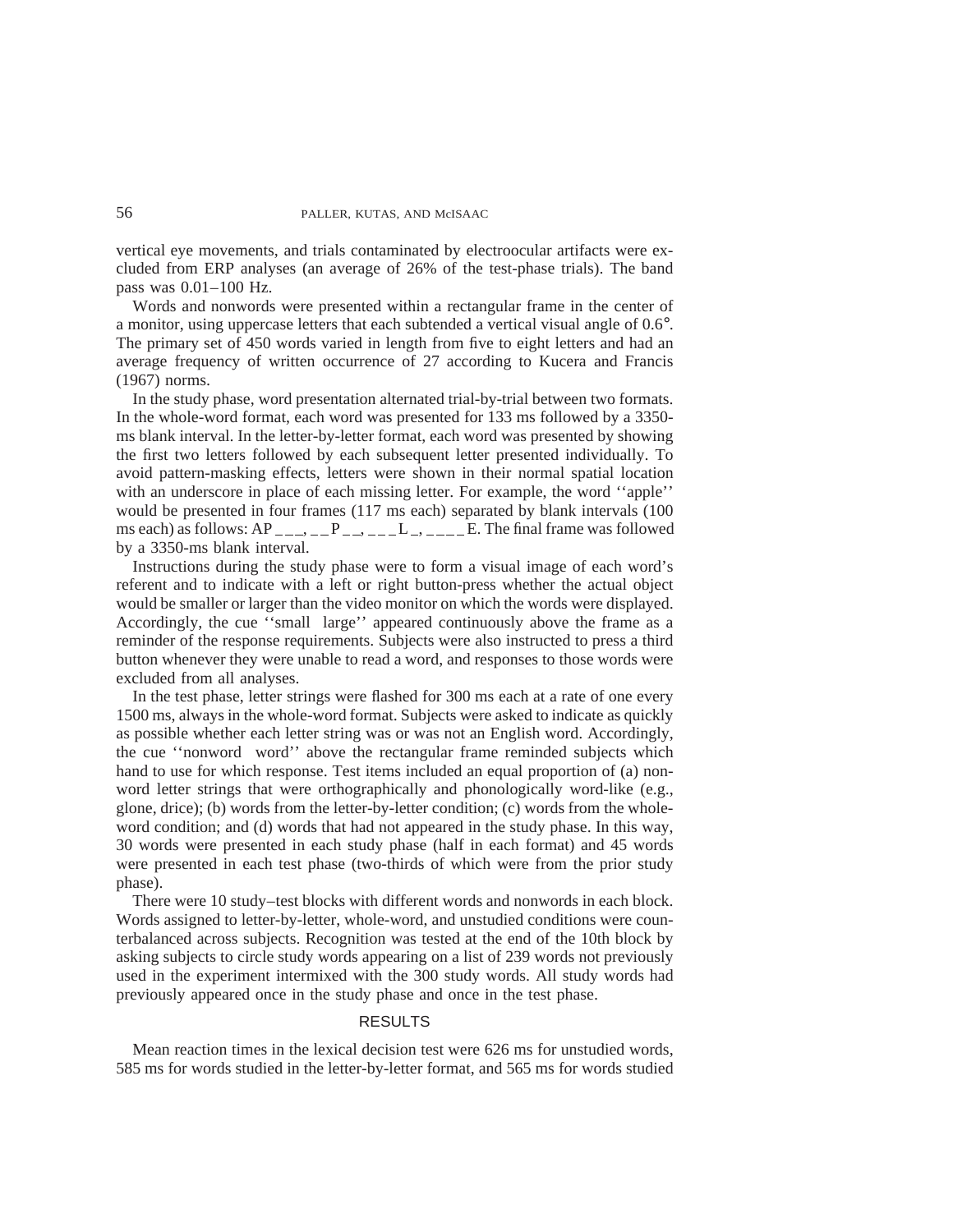in the whole-word format. A priming effect was evident in that decisions were made more quickly for studied words than for unstudied words  $[t(14) = 8.7, MSe = 254,$  $p = .0001$ , both study conditions together]. Furthermore, the facilitation was greater for the whole-word condition than for the letter-by-letter condition  $[t(14) = 4.0]$ ,  $MSe = 189$ ,  $p = .0014$ . Importantly, although the magnitude of the effect of study format was small, this pattern of reaction time results held for each individual subject.

In contrast, recognition did not differ significantly as a function of study format  $[t(14) = 1.9, MSe = 11, p = .075]$ . Recognition accuracy tended to be slightly higher for words from the letter-by-letter condition (85% correct) than from the whole-word condition (82% correct), but this trend was not reliable. Recognition was superior in the letter-by-letter condition for nine subjects and in the whole-word condition for six subjects. The mean false alarm rate was quite low (5%). Although word presentations during the intervening priming test may have influenced recognition performance, we believe that this influence was equivalent for whole-word and letter-byletter conditions given that both cases involved an additional study opportunity with the identical, whole-word presentation format. Moreover, the trend in recognition accuracy (letter-by-letter  $>$  whole-word) was in the opposite direction of the effect on priming magnitude (whole-word  $>$  letter-by-letter). In sum, memory tested implicitly via lexical decision times was reliably influenced by the study-phase manipulation, whereas memory tested explicitly via measures of recognition accuracy at a longer delay was not.

Analysis of brain potentials will focus on recordings made during the lexical decision test. ERPs from the scalp location over the left occipital region are shown in Fig. 1. At this location, ERPs followed the pattern of effects on lexical response times, in that there were differences between studied and unstudied words as well as between studied words as a function of study format.

Another way to visualize these ERP effects is as difference waves computed by subtracting ERPs to unstudied words from ERPs to studied words. The resulting wave forms represent the pure effects of word repetition, because effects not sensitive to repetition are subtracted out. Figure 2 shows such difference waves plotted for each scalp location. At most locations there was a positive difference from about 300 to 600 ms, followed at some locations by a negative difference. The positive difference wave from 300 to 600 ms was largest at posterior locations over the occipital lobes (O1 and O2), and it was at these locations that the two difference waves diverged such that the difference wave from the whole-word condition was larger than that from the letter-by-letter condition.

Initial statistical analyses compared ERPs to studied versus unstudied words at all scalp locations using mean amplitude measurements over consecutive 50-ms intervals. Measurements for each interval were submitted to a two-way analysis of variance (ANOVA) with studied/unstudied and electrode location as factors, using the Geisser–Greenhouse correction. The main effect of repetition was significant from 300 to 550 ms ( $p = .0169, .0004, .0001, .0001,$  and  $.01$ , respectively). In addition, significant repetition by location interactions from  $350$  to  $700$  ms ( $p = .0487, .0118$ , .0012, .0089, .0458, .0226, and .0226, respectively) indicated that the magnitude of the ERP repetition effect differed across recording sites. A mean amplitude measure-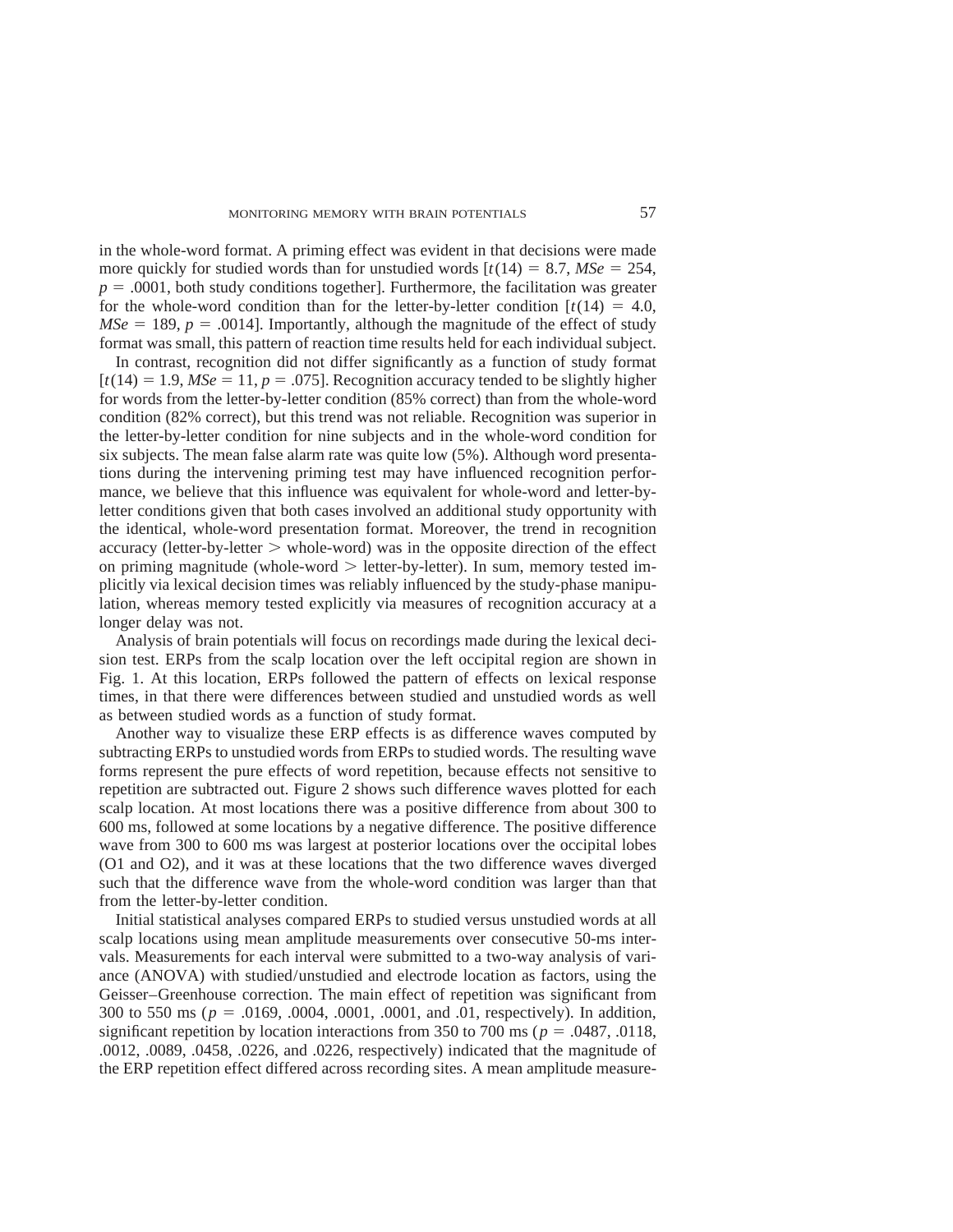

**FIG. 1.** Event-related potentials (ERPs) recorded during the test phase from the scalp electrode positioned over the left occipital lobe. Beginning at about 300 ms after word onset, ERPs to words studied previously in either format were more positive than ERPs to unstudied words. Furthermore, ERPs were more positive for words studied in the whole-word format than for words studied in the letter-by-letter format.

ment over this latency range revealed that the ERP repetition effect was significant  $(p's < .0233)$  at all locations except two, Fz and F4.

A second analysis was conducted to examine effects of the manipulation of presentation format during the study phase. Measurements over consecutive 50-ms intervals from occipital recordings were submitted to two-way ANOVAs with study condition (whole-word/letter-by-letter) and side (left/right) as factors. The main effect of study condition was statistically reliable only in the interval from 450 to 500 ms after word onset  $[F(1, 14) = 5.31, MSe = 1.95, p = .037]$ . This enhanced positivity for the whole-word relative to the letter-by-letter condition was bilaterally symmetric [0.82  $\mu$ V at O1, 0.84  $\mu$ V at O2, nonsignificant study condition by side interaction  $F(1)$ ,  $14$ ) = 0.01,  $MSe$  = 0.11]. Moreover, ERP differences from 450 to 500 ms as a function of study condition were nonsignificant at all other electrode locations.

An effect of study condition was also observed slightly later at some anterior locations, where ERPs from the letter-by-letter condition were more positive than ERPs from the whole-word condition. An analysis of differences between the two condi-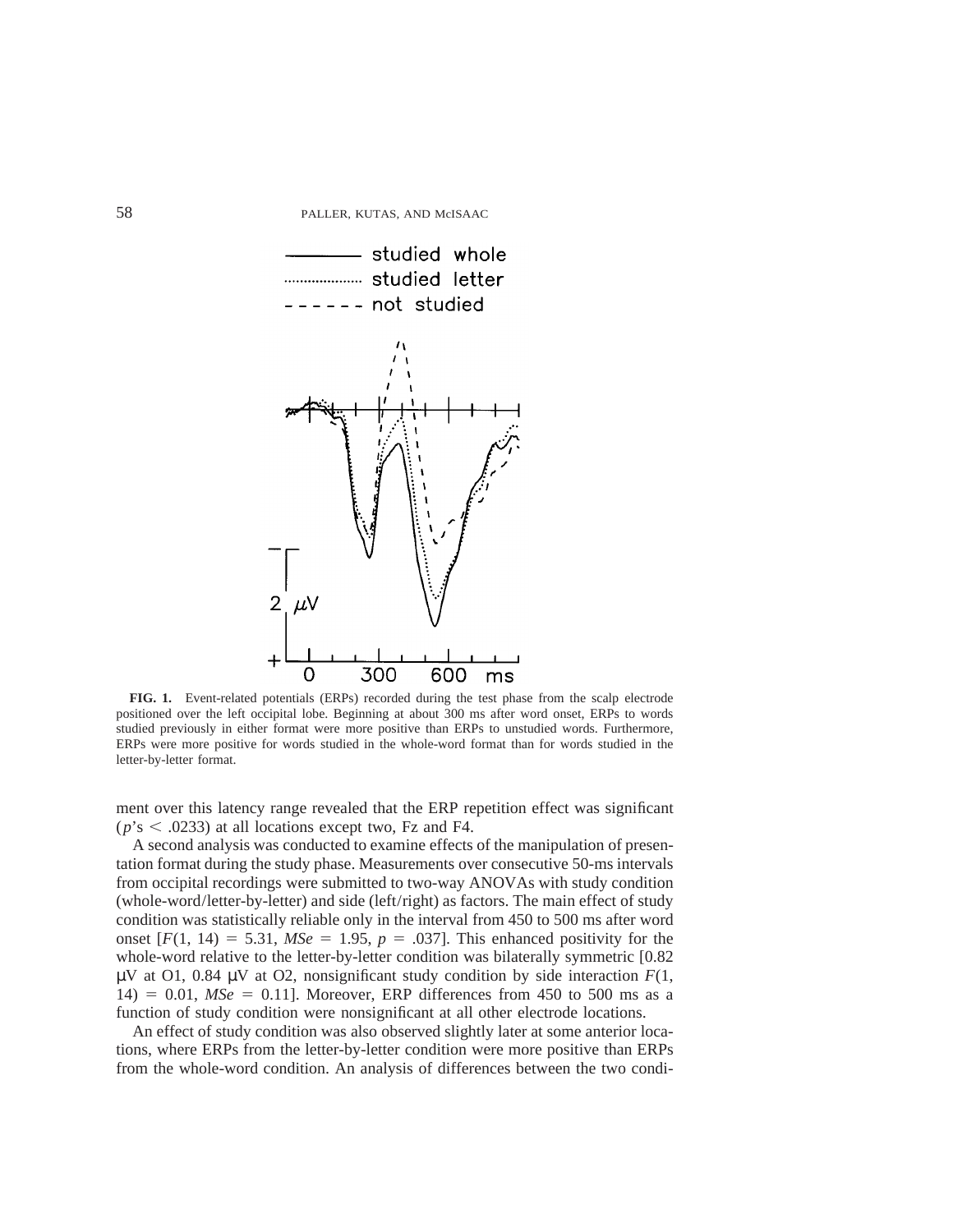

**FIG. 2.** Difference waves computed by subtracting ERPs to unstudied words from ERPs to studied words. ERPs are arranged topographically as viewed from the top of the head, with recordings over the left hemisphere in the left column, recordings from the midline in the center column, and recordings over the right hemisphere in the right column, moving from anterior to posterior regions from top to bottom of each column. Significant differences were observed at occipital locations labeled ''O1'' (left occipital) and ''O2'' (right occipital).

tions taking into account data from all electrodes revealed a significant main effect of condition from 600 to 650 ms  $[F(1, 14) = 5.84, MSe = 3.81, p = .0299]$ , but for none of the other 50-ms intervals. A marginal condition by electrode interaction for this interval  $[F(12, 168) = 2.52, MSe = 0.27, p = .0721]$  reflected the fact that ERPs differed significantly between the two conditions only at frontal, central, and parietal electrodes on the right side (F4, C4, P4) and on the midline (Fz, Cz, Pz). These effects may be associated with the slight tendency for recognition to be better for words studied in the letter-by-letter condition and as such may correspond to ERP correlates of recollection recorded in prior studies (Paller & Kutas, 1992; Paller, Kutas, & McIsaac, 1995). A related possibility is that the enhanced positivity for the letter-by-letter condition reflects retrieval of contextual information in the form of memory for the unusual study presentation format.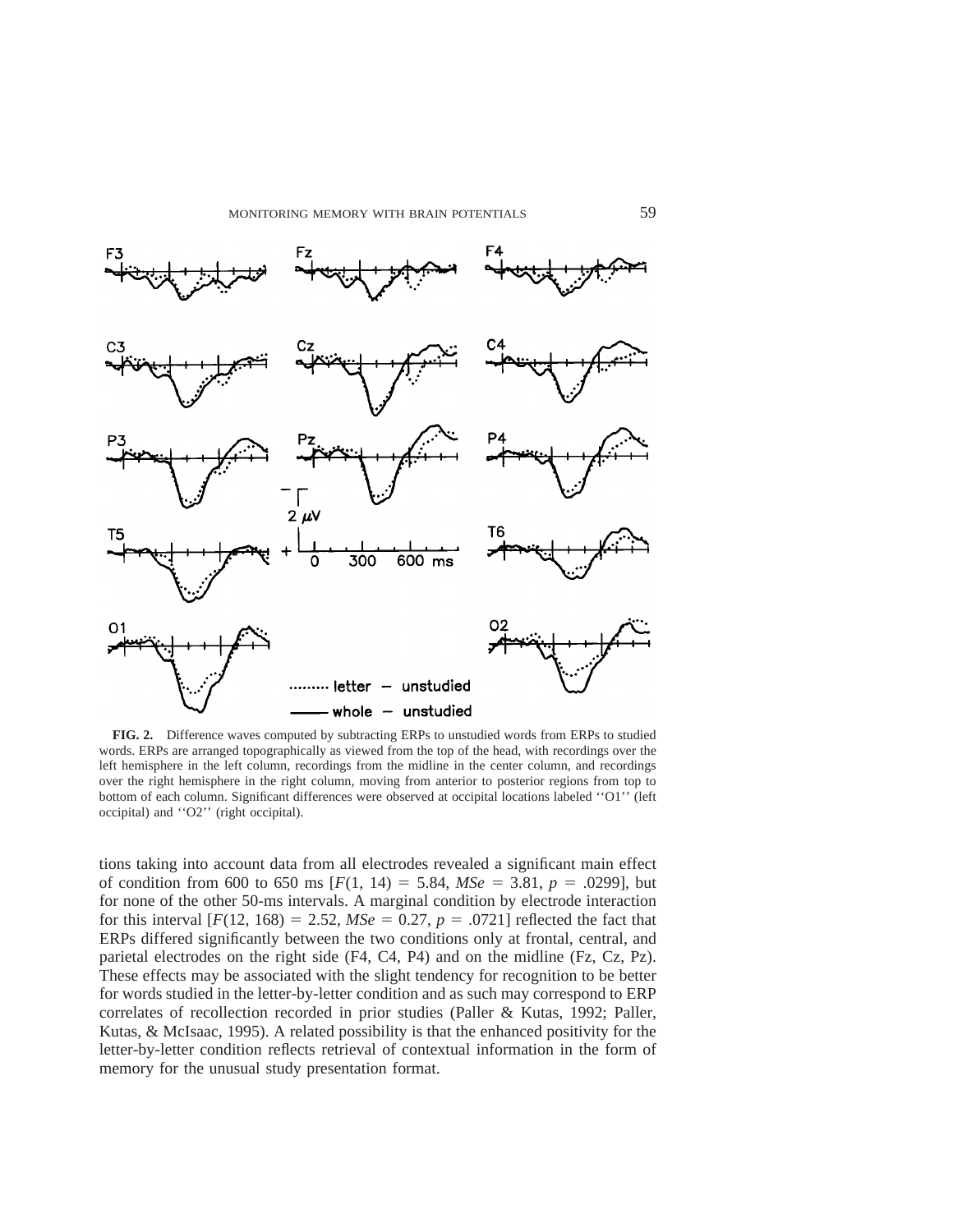### **DISCUSSION**

The format of word presentation in the study phase influenced both subsequent lexical decision performance and brain potentials elicited during the lexical decision test. Study presentations gave rise to a decrease in lexical decision times for corresponding words presented in the test phase, and this decrease was reliably larger when the initial exposure was with the whole-word study format compared to the letter-by-letter study format. Given that the whole-word format was used in test presentations, transfer-appropriate processing can be said to differ across conditions. For study presentations with the letter-by-letter format, encoding of visual word-form was presumably less effective and/or less complete.

Recognition memory, in contrast, was determined in large part by elaborative processing and not presentation format. The trend for a recognition advantage for the letter-by-letter condition may relate to the distinctiveness of the presentation format or to the potentially increased effort and subvocalization that may have been invoked to decipher words presented in this way (perhaps as in the ''generation effect,'' Slamecka & Graf, 1978). In any event, this trend was not consistent across participants in this study.

Because the study-phase manipulation reliably influenced priming but not recognition, we interpret the corresponding ERP differences at 450 ms in the test phase (prior whole-word study vs. prior letter-by-letter study) as an indication of differential activation of the visual word-form system. This effect was robust only at occipital scalp locations. The amplitude of a negative deflection that began 200–300 ms after word onset (see Fig. 1) was largest for words that did not appear in the study phase and it declined with word repetition, especially for words that were presented again in the same, whole-word format. This evidence pertains not only to the time course of priming mechanisms, but also to anatomical substrates. Although detailed modeling and additional topographic evidence may be required for precise localization, the present topography is consistent with an origin in posterior neocortex. The timing and cognitive correlates of the effect suggest that it does not arise from primary visual cortex. However, occipitotemporal regions can be associated with processing of visual word-form on the basis of evidence from neuropsychology and neuroimaging.

Of particular relevance is the syndrome of pure alexia (also referred to as pure word blindness, alexia without agraphia, word-form dyslexia, and letter-by-letter reading). The hallmark of this syndrome is a loss of the normal ability to read, together with the preservation of other linguistic abilities such as writing. Patients with pure alexia typically attempt to decipher words by spelling out the individual letters, but both letter identification and letter-by-letter reading are abnormally slow and laborious (Warrington & Langdon, 1994). The hypothesis that pure alexia results from a fundamental dysfunction of the visual word-form system was originally made by Warrington and Shallice (1980). Various alternative accounts ascribe the deficits to: (1) abnormal, serial transmittal of letter information to the visual word-form system (Patterson & Kay, 1982); (2) a general inability to rapidly encode sets of objects, including but not specific to words (Farah, 1990); or (3) disrupted selection processing required for the automatic identification of familiar characters and character strings (Arguin & Bub, 1994). Although pathological results vary substantially from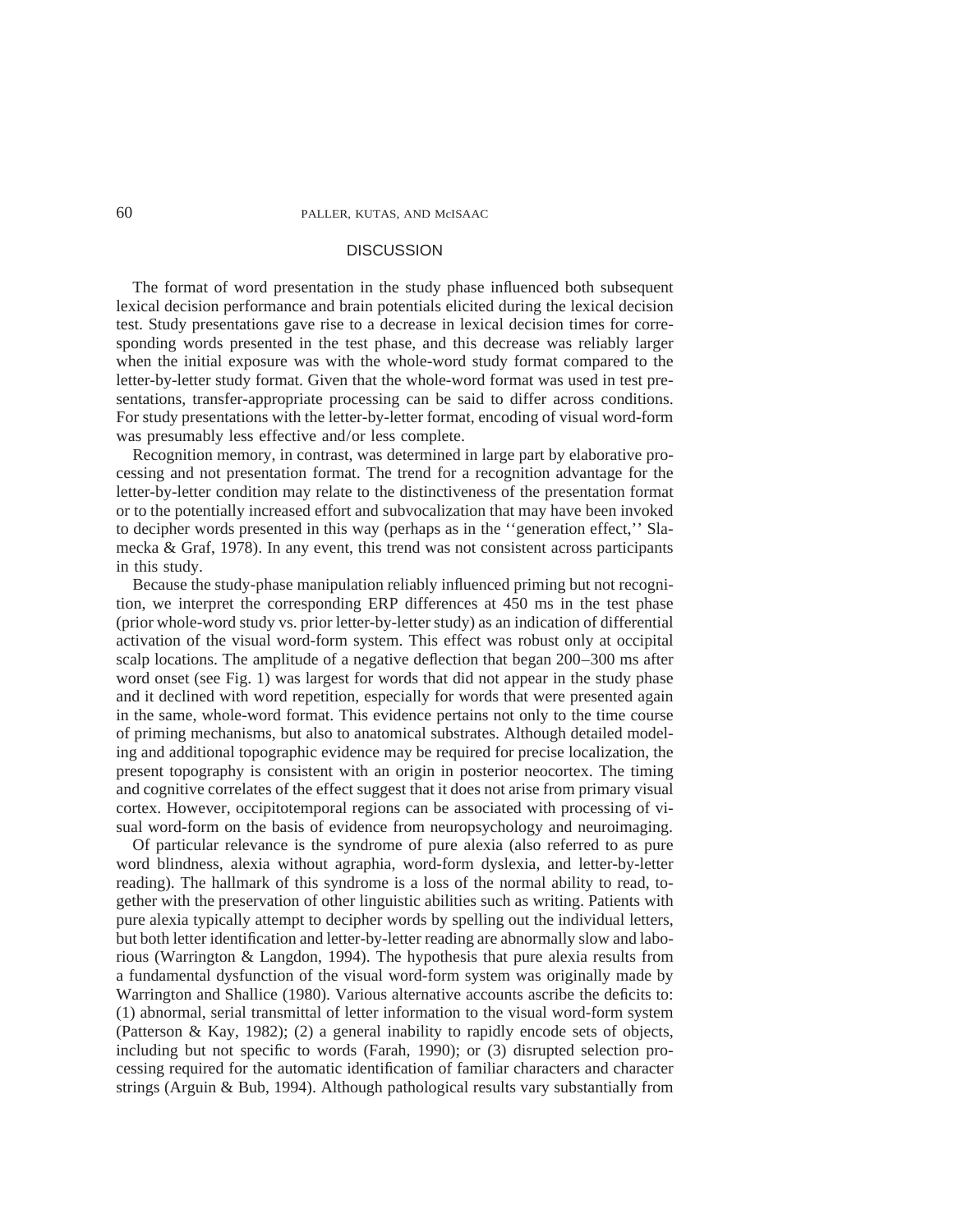patient to patient, the damage generally involves posterior regions of the left hemisphere near the occipitotemporal or occipitoparietal border and in some patients the splenium of the corpus callosum. Other neuropsychological evidence that also implicates posterior neocortical regions in visual word-form priming includes the case study of a patient with bilateral damage to occipitotemporal regions who exhibited a memory impairment that encompassed perceptual priming but excluded conceptual priming and recognition for visual words (Keane, Gabrieli, Mapstone, Johnson, & Corkin, 1995).

Evidence from positron emission tomography (PET) has also been used to argue that priming reflects an increased efficiency of perceptual processing in the occipitotemporal region (Buckner, Petersen, Ojemann, Miezin, Squire, & Raichle, 1995; Squire, Ojemann, Miezin, Petersen, Videen, & Raichle, 1992). In this region, blood flow measures averaged over 40-s periods were found to decrease in a priming condition relative to a baseline condition. The notion that this region is specialized for the processing of visual word-form is consistent with some prior PET findings, although there are discrepancies across studies concerning localization within the occipitotemporal area (Howard, Patterson, Wise, Brown, Friston, Weiller, & Frackowiak, 1992; Petersen, Fox, Posner, Mintun, & Raichle, 1989). Indeed, there may be a large number of cortical areas that are specifically responsive to words and that are activated differentially as a function of word repetition (e.g., Halgren, Buckner, Marinkovic, Rosen, & Dale, 1997). Future studies using neuroimaging based on hemodynamics may succeed in clearing up this controversy and precisely identifying the areas involved in processing visual word-form, but these methods lack the temporal resolution necessary to monitor the course of perceptual and memory processes that transpire on a subsecond timescale.

Electrophysiological recordings from electrodes implanted in epileptic patients have also revealed areas in extrastriate visual cortex that may be specifically responsive to words (Allison, McCarthy, Nobre, Puce, & Belger, 1994; Nobre, Allison, & McCarthy, 1994). Visual letter strings elicited N200 potentials from fusiform and inferior temporal gyri. From these locations as well as from more anterior portions of the inferior temporal lobe, N200 potentials were followed by other potentials also apparently word-specific. Brain activity generating intracranial N200 potentials may be evident in recordings from scalp electrodes (Schendan, Ganis, & Kutas, in press), although these potentials occur at shorter latencies than that of the ERP correlate of priming of visual word-form reported here.

In an ERP study of three patients with cortical damage in the right inferior occipitotemporal and adjacent regions, Swick and Knight (1995) reported that ERPs related to stimulus repetition were eliminated. Priming of lexical decision times was also reduced relative to that in control subjects. These results are thus consistent with a link between this brain region and perceptual priming of visual word-form. However, two of the three patients had additional damage to the right posterior hippocampus. In addition, the ERP results were not necessarily specific to priming, given that differences in priming may have been confounded with differences in incidental recollection, as in many prior ERP studies of memory. In contrast, the design of the present experiment minimized the confound between priming and recollection.

The ERP correlate of priming observed here can also be validated by juxtaposing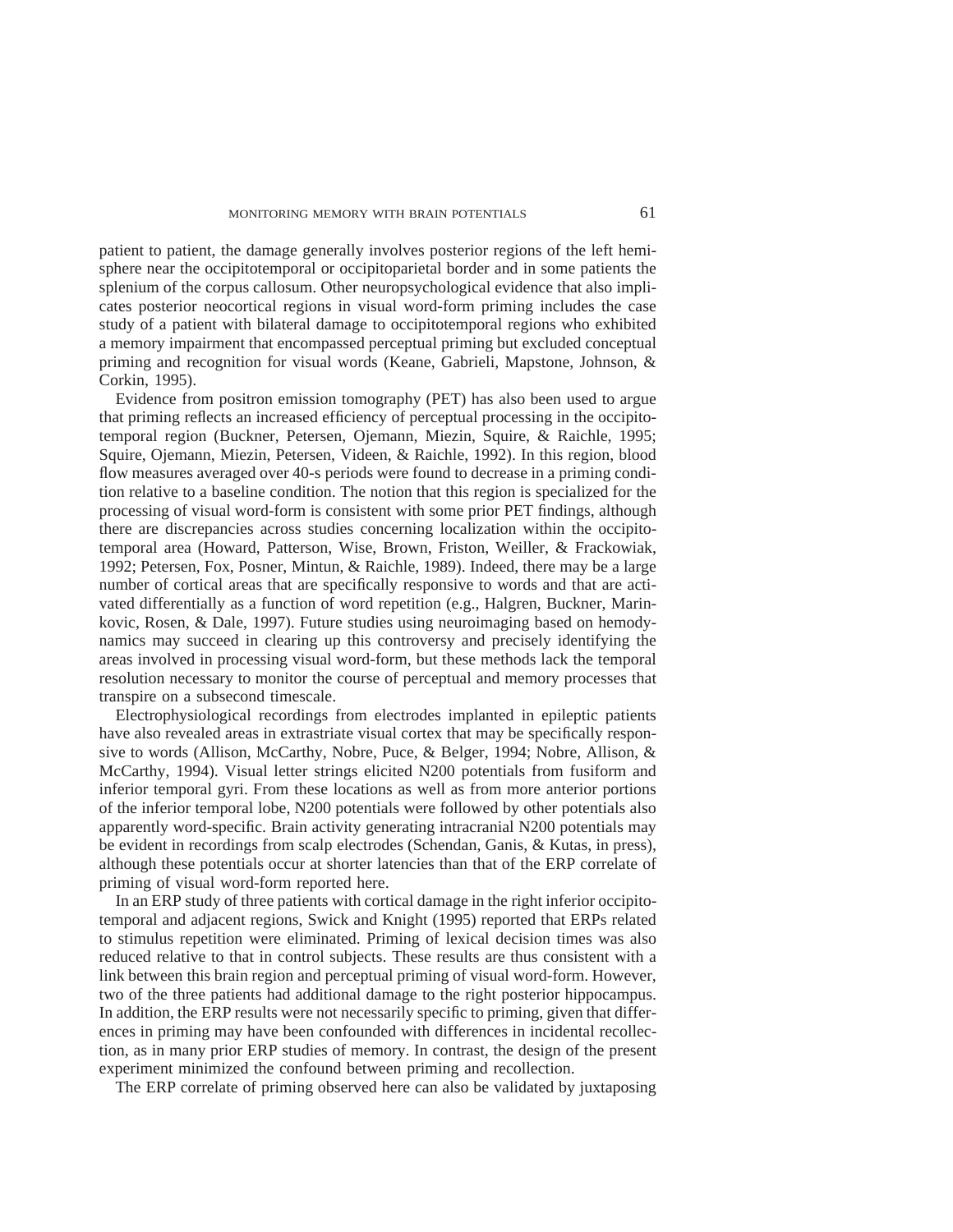

**FIG. 3.** Difference waves computed from a prior study (Paller et al., 1995, Experiment 2). The experimental design was similar in many respects to that in the present experiment, but these difference waves allowed a comparison between two conditions that differed in recognition but were matched in lexical decision priming, thus isolating an ERP correlate of recollection. ERPs are arranged as in Fig. 2.

it with ERP correlates of recollection from prior experiments (Paller & Kutas, 1992; Paller et al., 1995). Figure 3 shows difference waves from the test phase in one such experiment—many features, including stimuli, procedural details of lexical decision testing, and EEG recording methods, were comparable to those in the present experiment. Based on a manipulation of task requirements during the study phase that influenced later recognition but not priming, the divergence between ERPs from two conditions was interpreted as an index of differential recollection. This ERP correlate of recollection was evident at all 13 scalp locations, especially in the interval from 500 to 900 ms. Figure 4 contrasts topographic differences directly. Whereas the ERP correlate of priming was observed principally at posterior locations, the ERP correlate of recollection was smallest at posterior locations and was larger over the left hemisphere than over the right hemisphere. In addition, the ERP correlate of priming occurred over a narrow time interval (Fig. 2), whereas the ERP correlate of recollection continued for hundreds of milliseconds (Fig. 3).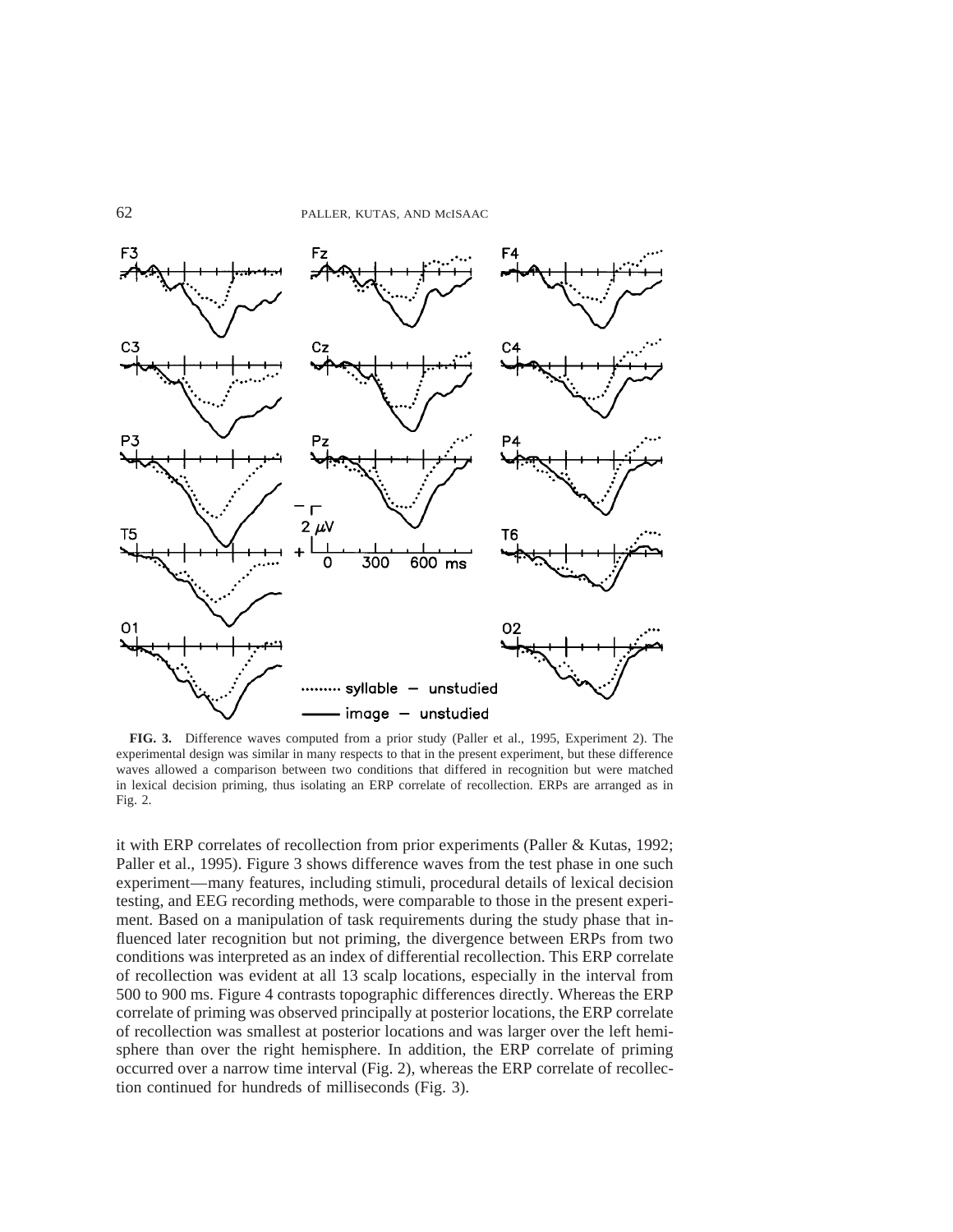

**FIG. 4.** Bar graphs showing the spatial distribution of the ERP correlate of word-form priming measured from 450 to 500 ms (dark bars) and the ERP correlate of recollection measured from 500 to 900 ms (light bars, data from Paller et al., 1995, Experiment 2). The scale ranges from 0 to 1.6 µV.

In conclusion, the findings that ERP correlates of recollection and priming differed in latency and topography suggest that these two electrophysiological phenomena reflect different ways in which the brain makes use of information it stores. The ERP correlate of priming reported here was not identified in previous experiments because manipulations with a specific impact on priming were not used. The manipulation between whole-word and letter-by-letter conditions reliably influenced measures of priming but not recognition, enabling us to tease apart ERP effects related specifically to priming of visual word-form. Further research will be needed to determine whether other manipulations that specifically influence priming yield similar results (see Paller & Gross, 1998). We hypothesize that the ERP correlate of priming observed here is related to aspects of visual word-form processing that take place in occipitotemporal regions of the brain. It is our hope that the ability to monitor the distinct neural transactions responsible for memory with and without the conscious awareness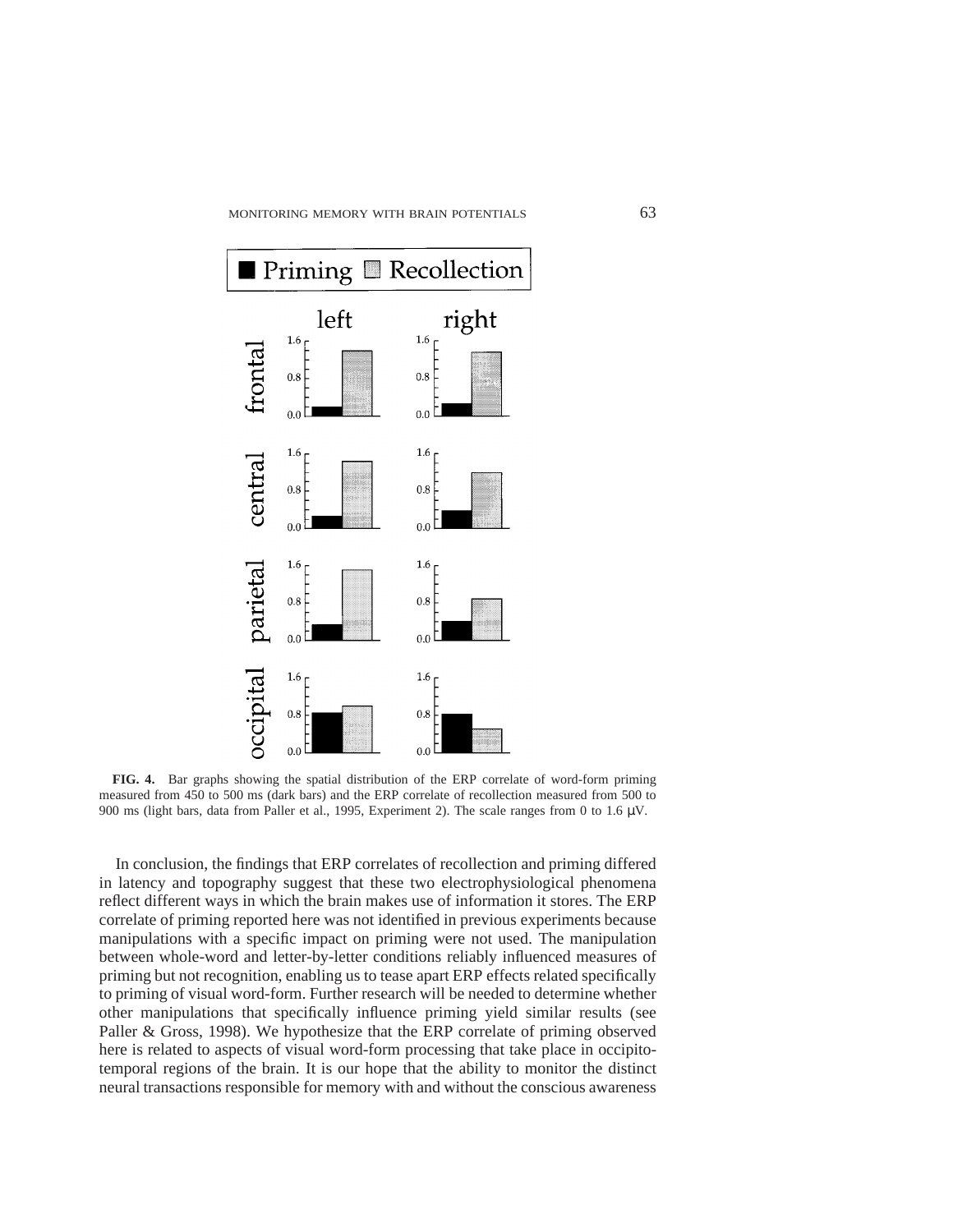of remembering will provide information useful for further characterizing the neural substrates of this distinction (Paller, 1997).

### ACKNOWLEDGMENTS

We thank R. Ohst and N. Herold for technical and programming assistance. This research was supported by grants from NIA (AG08313), NICHD (HD22614), NIMH (MH52893), and NINDS (NS34639). Address correspondence to Ken A. Paller, Department of Psychology, Northwestern University, 2029 Sheridan Road, Evanston, IL 60208-2710. E-mail: kap@nwu.edu. Fax: 847/491-7859.

#### **REFERENCES**

- Allison, T., McCarthy, G., Nobre, A., Puce, A., & Belger, A. (1994). Human extrastriate cortex and the perception of faces, words, numbers, and colors. *Cerebral Cortex,* **5,** 544–554.
- Arguin, M., & Bub, D. N. (1994). Functional mechanisms in pure alexia: Evidence from letter processing. In M. J. Farah & G. Ratcliff (Eds.), *The neuropsychology of high-level vision* (pp. 149–171). Hillsdale, NJ: Erlbaum.
- Buckner, R. L., Petersen, S. E., Ojemann, J. G., Miezin, F. M., Squire, L. R., & Raichle, M. E. (1995). Functional anatomical studies of explicit and implicit memory retrieval tasks. *Journal of Neuroscience,* **15,** 12–29.
- Farah, M. J. (1990). *Visual agnosia: Disorders of object recognition and what they tell us about normal vision.* Cambridge, MA: MIT Press.
- Graf, P., & Ryan, L. (1990). Transfer-appropriate processing for implicit and explicit memory. *Journal of Experimental Psychology: Learning, Memory, and Cognition,* **16,** 978–992.
- Graf, P., Squire, L. R., & Mandler, G. (1984). The information that amnesic patients do not forget. *Journal of Experimental Psychology: Learning, Memory, and Cognition,* **10,** 164–178.
- Halgren, E., Buckner, R. L., Marinkovic, K., Rosen, B., & Dale, A. M. (1997). *Cortical localization of word-repetition effects.* Paper presented at the 4th annual meeting of the Cognitive Neuroscience Society, Boston, MA.
- Howard, D., Patterson, K., Wise, R., Brown, W. D., Friston, K., Weiller, C., & Frackowiak, R. (1992). The cortical localization of the lexicons: Positron emission tomography evidence. *Brain,* **115,** 1769– 1782.
- Jacoby, L. L. (1991). A process dissociation framework: Separating automatic from intentional uses of memory. *Journal of Memory and Language,* **30,** 513–541.
- Jacoby, L. L., & Hayman, C. A. G. (1987). Specific visual transfer in word identification. *Journal of Experimental Psychology: Learning, Memory, and Cognition,* **13,** 456–463.
- Johnson, R., Jr. (1995). Event-related potential insights into the neurobiology of memory systems. In F. Boller & J. Grafman (Eds.), *Handbook of neuropsychology* (Vol. 10, pp. 135–163). Amsterdam: Elsevier.
- Keane, M. M., Gabrieli, J. D. E., Mapstone, M., Johnson, K. A., & Corkin, S. (1995). Double dissociation of memory capacities after bilateral occipital-lobe or medial temporal-lobe lesions. *Brain,* **118,** 1129–1148.
- Kucera, H., & Francis, W. N. (1967). *Computational analysis of present-day American English.* Providence RI: Brown Univ. Press.
- Kutas, M. (1988). Review of event-related potential studies of memory. In M. S. Gazzaniga (Ed.), *Perspectives in memory research* (pp. 181–218). Cambridge MA: MIT Press.
- Marsolek, C. J., Kosslyn, S. M., & Squire, L. R. (1992). Form-specific visual priming in the right cerebral hemisphere. *Journal of Experimental Psychology: Learning, Memory, and Cognition,* **18,** 492–508.
- Mayes, A. R., & Downes, J. J. (Eds.). (1997). *Theories of organic amnesia.* East Sussex: Psychology Press.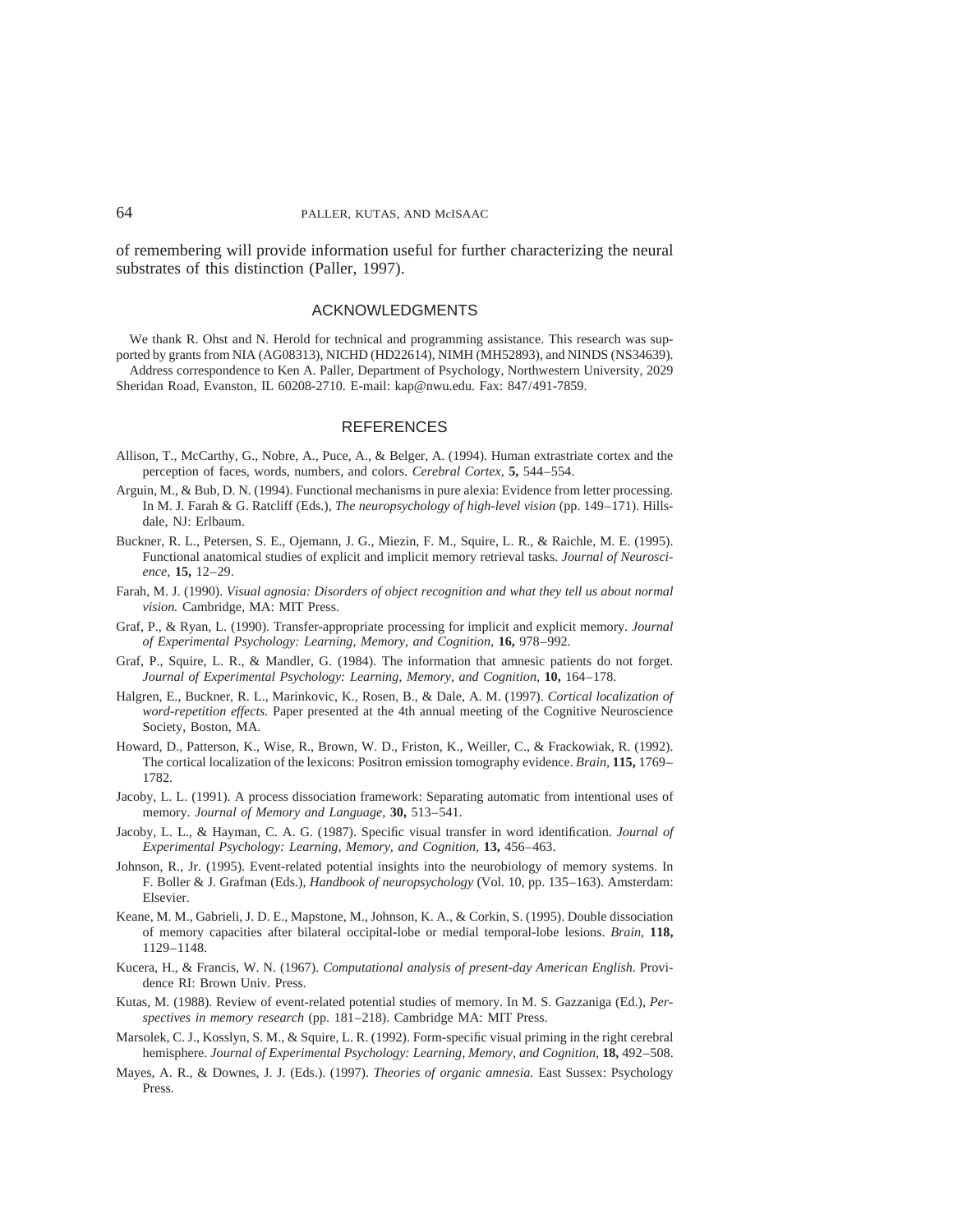- McAndrews, M. P., & Moscovitch, M. (1990). Transfer effects in implicit tests of memory. *Journal of Experimental Psychology: Learning, Memory, and Cognition,* **16,** 772–788.
- Nobre, A. C., Allison, T., & McCarthy, G. (1994). Word recognition in the human inferior temporal lobe. *Nature,* **372,** 260–263.
- Paller, K. A. (1993). Elektrophysiologische Studien zum Menschlichen Gedächtnis [Electrophysiological studies of human memory]. *Zeitschrift fu¨r Elektroenzephalographie, Elektromyographie und verwandte Gebiete,* **24,** 24–33.
- Paller, K. A. (1997). Consolidating dispersed neocortical memories: The missing link in amnesia. *Memory,* **5,** 73–88.
- Paller, K. A., & Gross, M. Brain potentials associated with perceptual priming versus explicit remembering during the repetition of visual word-form. *Neuropsychologia,* in press.
- Paller, K. A., & Kutas, M. (1992). Brain potentials during memory retrieval provide neurophysiological support for the distinction between conscious recollection and priming. *Journal of Cognitive Neuroscience,* **4,** 376–391.
- Paller, K. A., Kutas, M., & McIsaac, H. K. (1995). Monitoring conscious recollection via the electrical activity of the brain. *Psychological Science,* **6,** 107–111.
- Paller, K. A., Mayes, A. R., McDermott, M., Pickering, A. D., & Meudell, P. R. (1991). Indirect measures of memory in a duration-judgement task are normal in amnesic patients. *Neuropsychologia,* **29,** 1007–1018.
- Patterson, K., & Kay, J. (1982). Letter-by-letter reading: Psychological descriptions of a neurological syndrome. *Quarterly Journal of Experimental Psychology,* **34A,** 411–441.
- Petersen, S. E., Fox, P. T., Posner, M. I., Mintun, M., & Raichle, M. E. (1989). Positron emission tomographic studies of the processing of single words. *Journal of Cognitive Neuroscience,* **1,** 153– 170.
- Richardson-Klavehn, A., & Bjork, R. A. (1988). Measures of memory. *Annual Review of Psychology,* **39,** 475–543.
- Roediger, H. L., Weldon, M. S., & Challis, B. H. (1989). Explaining dissociations between implicit and explicit measures of retention: A processing account. In H. L. Roediger & F. I. M. Craik (Eds.), *Varieties of memory and consciousness: Essays in honour of Endel Tulving* (pp. 3–41). Hillsdale, NJ: Erlbaum.
- Rugg, M. D. (1995). Event-related potential studies of human memory. In M. S. Gazzaniga (Ed.), *The cognitive neurosciences* (pp. 789–801). Cambridge, MA: MIT Press.
- Schacter, D. L. (1987). Implicit memory: History and current status. *Journal of Experimental Psychology: Learning, Memory, and Cognition,* **13,** 501–518.
- Schacter, D. L., Chiu, C. Y. P., & Ochsner, K. N. (1993). Implicit memory: A selective review. *Annual Review of Neuroscience,* **16,** 159–182.
- Schacter, D. L., & Tulving, E. (Eds.). (1994). *Memory systems 1994.* Cambridge, UK: MIT Press.
- Schendan, H., Ganis, G., & Kutas, M. Neurophysiological evidence for visual perceptual organization of words and faces by 150 ms. *Psychophysiology,* in press.
- Shimamura, A. P. (1986). Priming effects in amnesia: Evidence for a dissociable memory function. *Quarterly Journal of Experimental Psychology,* **38A,** 619–644.
- Slamecka, N. J., & Graf, P. (1978). The generation effect: Delineation of a phenomenon. *Journal of Experimental Psychology: Human Learning and Memory,* **4,** 592–604.
- Squire, L. R., Ojemann, J. G., Miezin, F. M., Petersen, S. E., Videen, T. O., & Raichle, M. E. (1992). Activation of the hippocampus in normal humans: A functional anatomical study of memory. *Proceedings of the National Academy of Sciences, USA,* **89,** 1837–1841.
- Swick, D., & Knight, R. T. (1995). Contributions of right inferior temporal-occipital cortex to visual word and non-word priming. *Neuroreport,* **7,** 11–16.
- Torres, I. J., & Raz, N. (1994). Toward the neural basis of verbal priming: A cognitive-neuropsychological synthesis. *Neuropsychology Review,* **4,** 1–30.